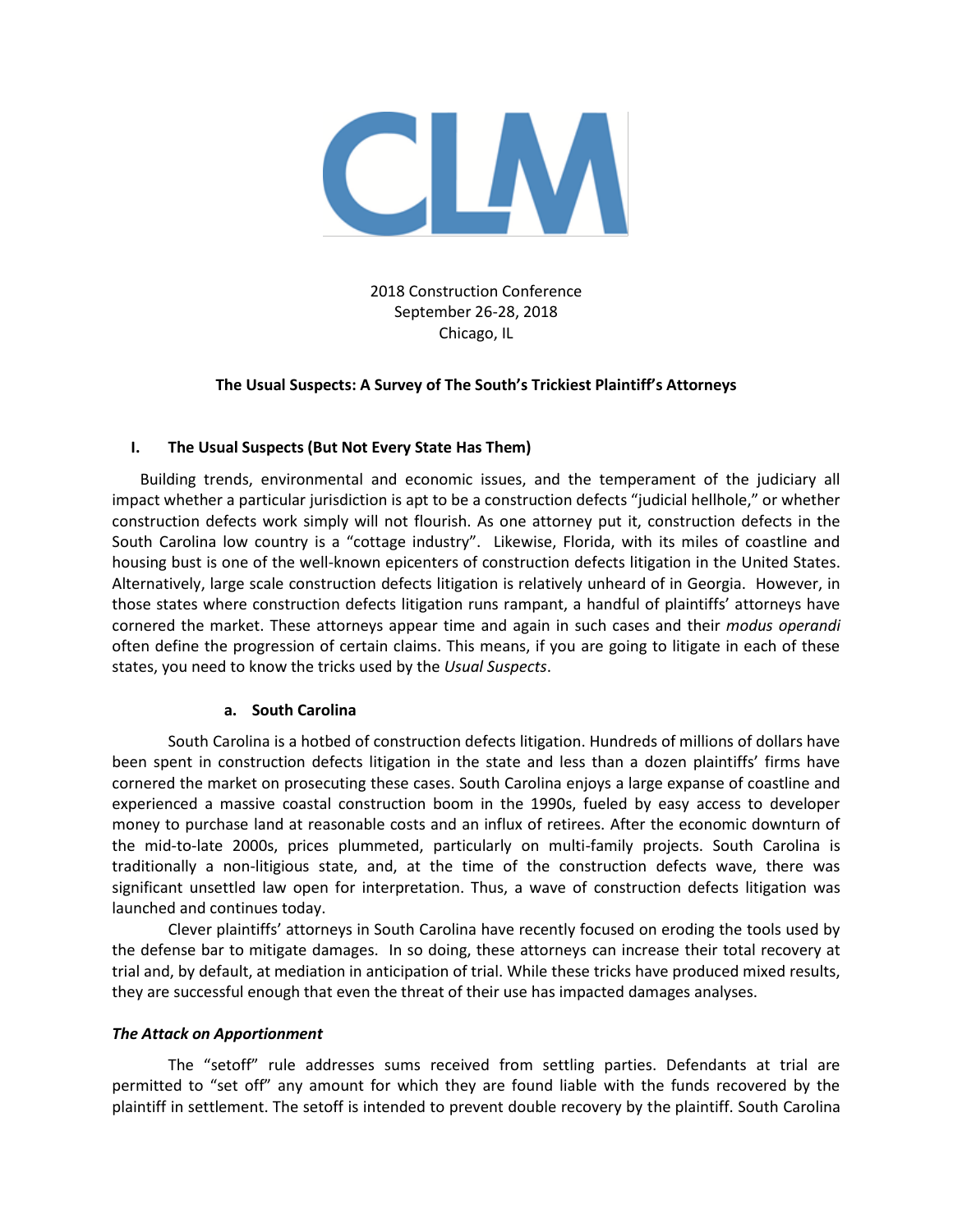statutory law provides a "setoff from any settlement received from any potential tortfeasor prior to the verdict *shall be* applied in proportion to each defendant's percentage of liability as determined pursuant to subsection (C)." S.C. Code Ann. §15-38-15(E) (2012); *see, e.g.*, *Riley v. Ford Motor Co.*, 414 S.C. 185, 777 S.E.2d 824 (2015) (discussing allocation of settlement proceeds between wrongful death and survival causes of action).

Plaintiffs' counsels have recently been seeking to preclude the receipt of a set-off by defendants through a variety of methods. First, plaintiffs have been arguing that the sums received in settlement are "confidential" and, thus, cannot be disclosed. There is no protection for the settlement documents sought in discovery under SC ADR Rule 8. Rule 8 of the SC ADR Rules provides that:

Communications *during a mediation settlement conference* shall be confidential. Additionally, the parties, their attorneys and any other person present must execute an Agreement to Mediate that protects the confidentiality of the process. To that end, the parties and any other person present shall maintain the confidentiality of the mediation and shall not rely on, or introduce as evidence in any arbitral, judicial or other proceeding, any oral or written communications *having occurred in a mediation proceeding*…

Rule 8(a), SC ADR (emphasis added). It is well established that, "[w]hen the language of a court rule is clear and unambiguous, the court is obligated to follow its plain and ordinary meaning." *Stark Truss Co. v. Superior Constr. Corp.*, 360 S.C. 503, 508, 602 S.E.2d 99, 102 (Ct. App. 2004). Accordingly, while SC ADR Rule 8 specifically protects "written communications having occurred in a mediation," its language does not bestow confidentiality protections to documents prepared after a settlement has been reached and for the purpose of reducing a settlement or release to writing. The former documents are inherently prepared in connection with the litigation and its closing and are not prepared for the sole purpose of mediation. However, as noted above, the plaintiffs' bar recently has been claiming that confidentiality provisions within the settlement documents protect the amount of settlement received.

In order to judge how much a party might be entitled to as a setoff at trial, and to assess liability and settlement strategies, a defendant needs to know how much the plaintiff has received to date. However, by classifying the sums as "confidential" and refusing to provide them, plaintiffs shroud liability in mystery and drive up litigation costs by making a party fight for this information.

A second, powerful trick of the plaintiffs' bar involves allocating the proceeds from the pre-trial settlements to particular causes of action in the settlement documents. Then, plaintiff's counsel argues they are seeking verdict based on another cause of action at trial. This is not a new trick in South Carolina personal injury cases, but counsels are now successfully utilizing it in multimillion-dollar construction actions. In *Oaks at Rivers Edge Prop. Owners Ass'n v. Daniel Island Riverside Developers, LLC*, 420 S.C. 424, 803 S.E.2d 475 (Ct. App. 2017), the plaintiff's counsel secured over \$7 million in presettlement funds. At trial, the defendants argued they were entitled to a setoff of pre-trial settlement funds. *Id.* The plaintiff asserted that, prior to trial, it had reduced its demand to remove the amounts that, they argued, were attributable to the settling defendants responsible for other, distinct causes of action. *Id.* Thus, the plaintiff argued, and the Court agreed, allowing a setoff of the already reduced demand constitute a double setoff for the defendants. *Id.* at 442, 803 S.E.2d at 484. The problem with this type of argument is the amount of the reduction is often determined by the plaintiff's own expert and is likely to be a sum less than the amounts recovered in settlement. In fact, in the *Oaks* case, the difference in the plaintiff's voluntary reduction and the settlement funds was almost \$3.5 million dollars; thus, as a result of this tricky maneuver, the defense lost out on a credit of almost \$3.5 million.

*Teseniar v. Prof'l Plastering & Stucco, Inc.*, 407 S.C. 83, 754 S.E.2d 267, 2014 S.C. App. LEXIS 3 (S.C. Ct. App. 2014), cert. denied, 2014 S.C. LEXIS 394 (S.C. Aug. 21, 2014), is yet another example of side-stepping the setoff rule by the plaintiff's counsel. In that case, counsel included the following language on their verdict form, "The plaintiffs have received a total of \$8,025,000 in settlements in this matter from other parties. Therefore, any damages that you award plaintiffs would be *in addition to*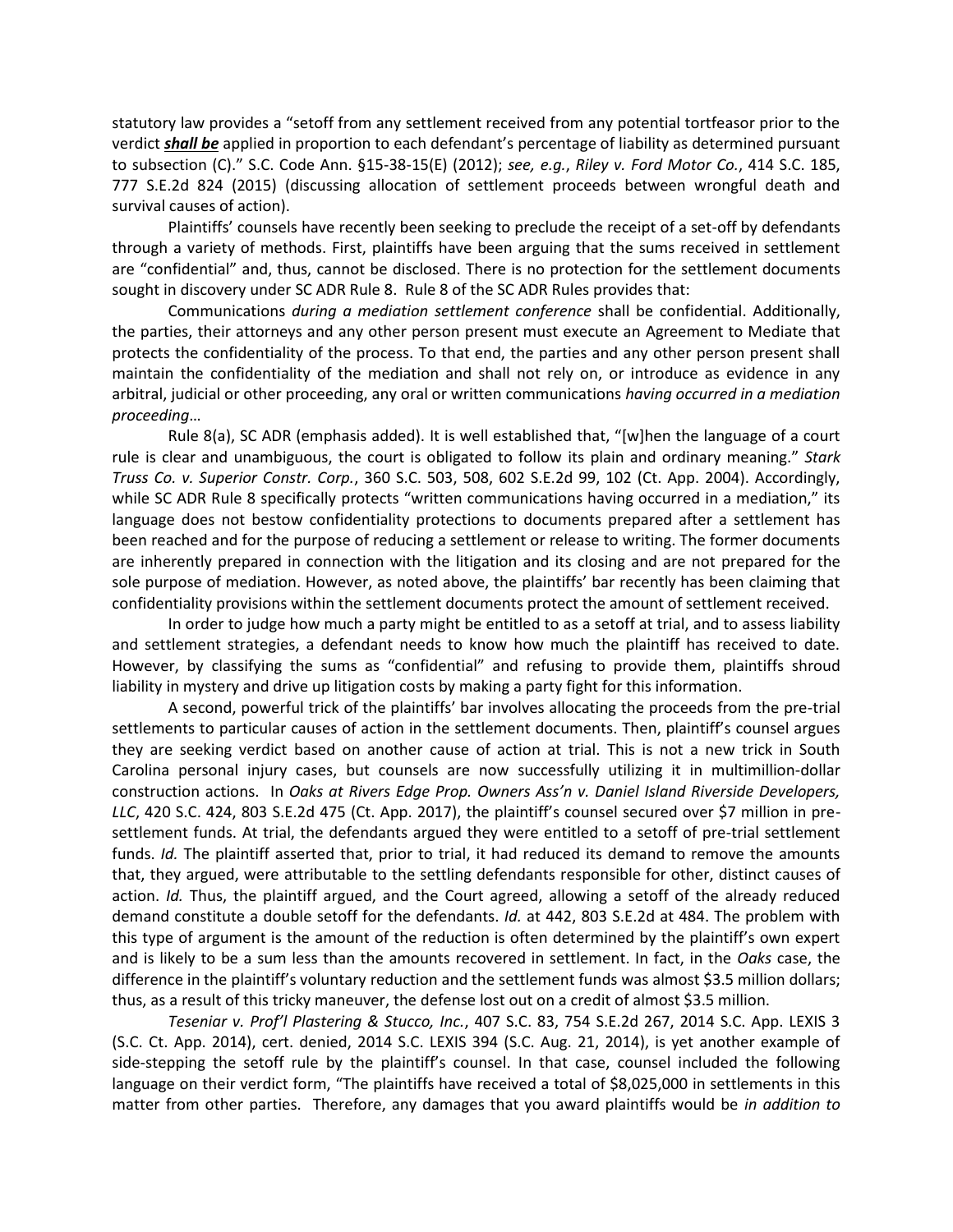those damages already received." Verdict Form, *Teseniar*, No. 2008-CP-10-0049, 2011 WL 7394432 (S.C.Com.Pl. May 13, 2011) (emphasis added). Utilizing this language on the verdict form reclassified the amount of the settlement funds as part of the verdict, rather than as pre-trial settlement funds. The court permitted such language and, therefore, the defense lost out on a potential setoff of over \$8 million.

### **II. Settlement Tactics**

### **Unwritten Settlement Requirements**

The South Carolina Construction Bar is fairly close knit. As noted above there are only a dozen or so heavy-hitter plaintiffs' attorneys and perhaps around 50 defense attorneys with practices centered on construction defects litigation. Attorneys are generally taken at their word and refusal to honor one's word would be career suicide. Thus, the field is ripe to encourage unwritten concessions as part of settlement. The most famous of such concessions involves requiring that an attorney eliminate his closing argument, as was the case in *E. Bridge Lofts Prop. Owners Ass'n v. Crum & Forster Specialty Ins. Co.*, No. 2:14-cv-2567-RMG, 2015 U.S. Dist. LEXIS 156947, at \*6 (D.S.C. Nov. 2, 2015). Consequently, the jury only heard closing arguments from the plaintiff, the impact of which cannot be overstated, and when the jury convened for closing arguments, the defense table was empty. In the end, the jury returned a verdict for the plaintiff in the amount of \$22 million in actual damages and \$33 million in punitive damages. *E. Bridge Lofts Prop. Owners Ass'n*, at \*7.

Another popular, albeit unwritten, settlement demand has been protecting or eliminating experts. The plaintiff's counsel demands that experts for the developer and/or general contractor who are particularly effective and impactful not be allowed to testify or demands that they not be hired by the remaining defendants as part of settlement. For small player defendants, a settlement with such a provision, when on the cusp of trial, can be ruinous. Similarly, plaintiffs have been demanding that settling parties cancel impending depositions prior to agreeing to settlement terms. Typically, there are a number of depositions scheduled shortly before trial. In a case about to be tried, the effect of canceling depositions can throw the pre-trial preparations of the remaining defendants into chaos, particularly if the judge is not willing to move the trial or insists that depositions be scheduled to occur during trial.

## **III. The Last Man Standing**

Securing a trial date in South Carolina can be difficult, especially for multi-party construction defects cases slated to last more than two weeks. One recent trick of the Plaintiff's Bar is to request dates certain for trial at status conferences. Construction defects cases in South Carolina are eligible for trial within 180 days of the last party served; however, often the "last party" served is a third or fourth party defendant entering the action more than a year after the case has been filed and substantial discovery exchanged. At that time, the case may already have gone before the Court and be subject to multiple amended scheduling orders. In this scenario, so long as the trial date established in the order is not before the 180-day mark, a Court may not provide a "new party additional time to prepare for trial even though counsel for that party may only have just joined the suit.

At least one jurisdiction in South Carolina has advised that they will not set a "trial not before" date more than 30 days after the date of mediation. This means that at mediation, the defense is under the gun to settle or to immediately begin trial preparations. Likewise, a clever plaintiff's counsel will request a status conference to set a mediation date with defense counsel, who is unaware that the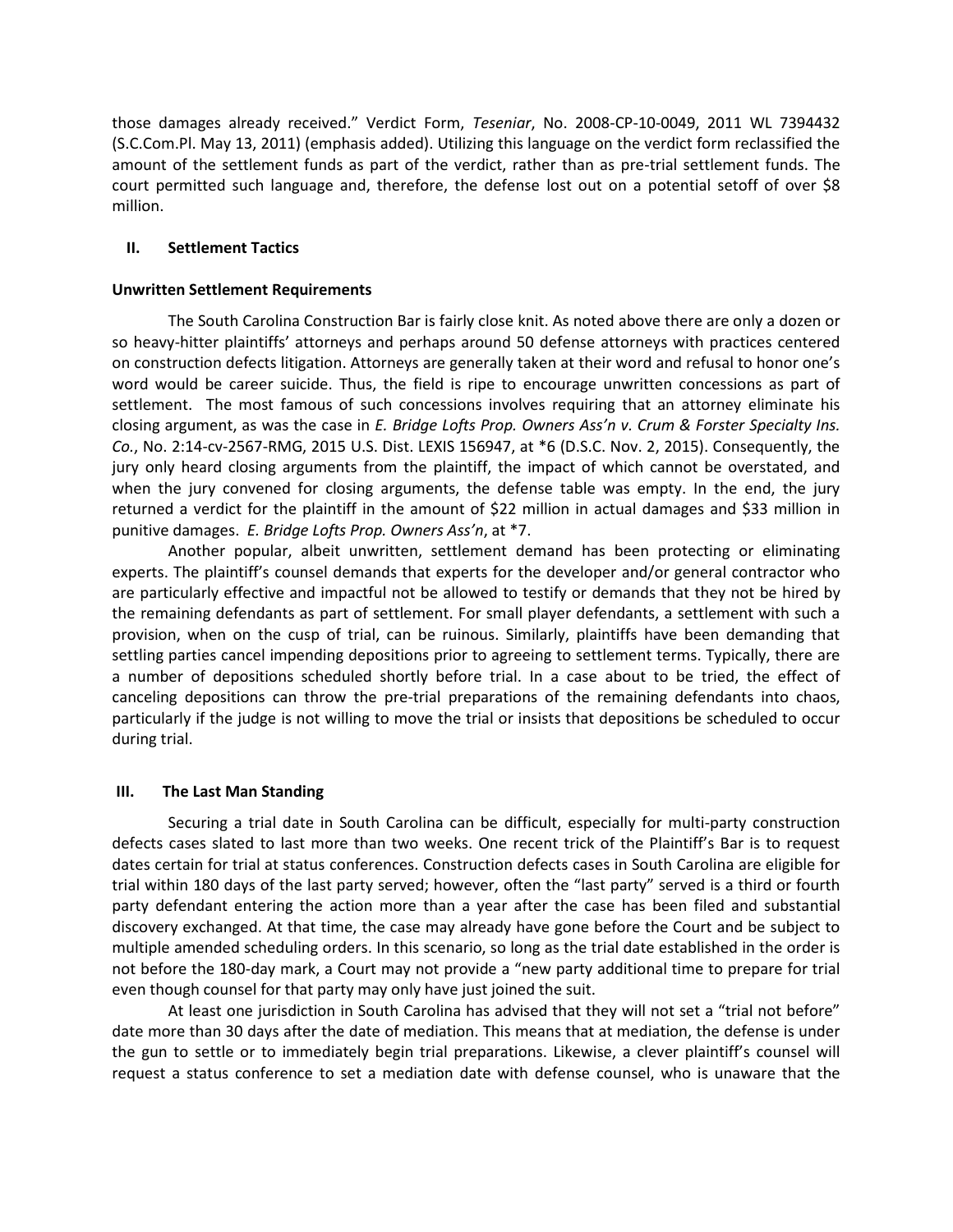Court may insist on a trial date within 30 days of that date. Defense counsel is then stuck, having given permission to set the mediation date.

### **IV. Tanking Summary Judgment**

Summary Judgment in South Carolina is notoriously difficult. The "mere scintilla" standard is incredibly difficult to overcome and, absent expert concessions that there is no damage attributable to a defendant's work, Summary Judgment is not likely to be granted. Yet, traditionally, if a party has been able to secure a settlement with the plaintiff that includes an issue release, the Court has generally allowed the party to be dismissed as to cross-claims without the permission of the general contractor/developer. Recently, one astute attorney for a national developer successfully argued that "reputational damages" are independent of the construction claims released by the plaintiff. Interestingly, the developer's attorney produced no evidence or testimony in support of reputational damages. Regardless, the mere argument had the unfortunate effect of keeping the defendants, who were otherwise wholly settled with the plaintiff, in litigation.

### **b. Florida**

Florida's litigation trends mirror that of South Carolina. With a warm, humid climate, a history of major storms, and coastline filled with northern retirees, the building boom and subsequent bust hit parts of Florida harder than anywhere else in the country. Likewise, the trend of multi-family litigation has now turned more towards single family residence litigation and, as a result, the Plaintiff's Bar has been doing well.

## **V. Tricks of the Trade from the Plaintiff's Bar**

Two recent rulings out of Florida demonstrate a few of the tricks used by the Plaintiff's Bar against which savvy defense lawyers need to protect. The first is *Altman*, in which a high-rise residential condominium served the project's general contractor with several Chapter 558 notices of claim, alleging over 800 construction defects. *Altman Contrs., Inc. v. Crum & Forster Specialty Ins. Co.*, 232 So. 3d 273, 275 (2017). Florida's Chapter 558 is a statutory process for the resolution of construction defect claims, which requires the provision of notice and an opportunity to respond prior to the initiation of litigation. *Id*. at 274. Following the receipt of such notices of claim, the general contractor notified its insurer and demanded a defense and indemnification. *Id*. at 275. However, the insurer refused to act, claiming that its duty to defend had not been triggered as the state's Chapter 558 notices of claim did not constitute a "suit" under the operative language of the general contractor's insurance policy. *Id*. On appeal, the Florida Supreme Court held that the state's Chapter 558 process is an alternative dispute resolution proceeding and should be treated as a suit under the claimant's commercial general liability insurance policy. *Id*. at 274. As a result of this decision, all carriers now assign counsel for 558 notices of claim where they had not previously done so. Moreover, general contractors are now tendering 558 notices received to their subcontractors and demanding a defense. In this way, the plaintiff's bar is triggering the duty to defend earlier in the process.

The second decision of note was issued earlier this year, *Mid-Continent Casualty Company v. Adams Homes of Northwest Florida Inc.*, No. 17-12660, 2018 WL 834896, at \*3 (11th Cir. 2018). There, homeowners sued the successor in interest to the original developer alleging negligence in failing to ensure that adequate drainage was installed in a residential development. *Id*. at \*1. More specifically, the homeowners claimed that, due to such insufficient drainage, their homes, streets, and common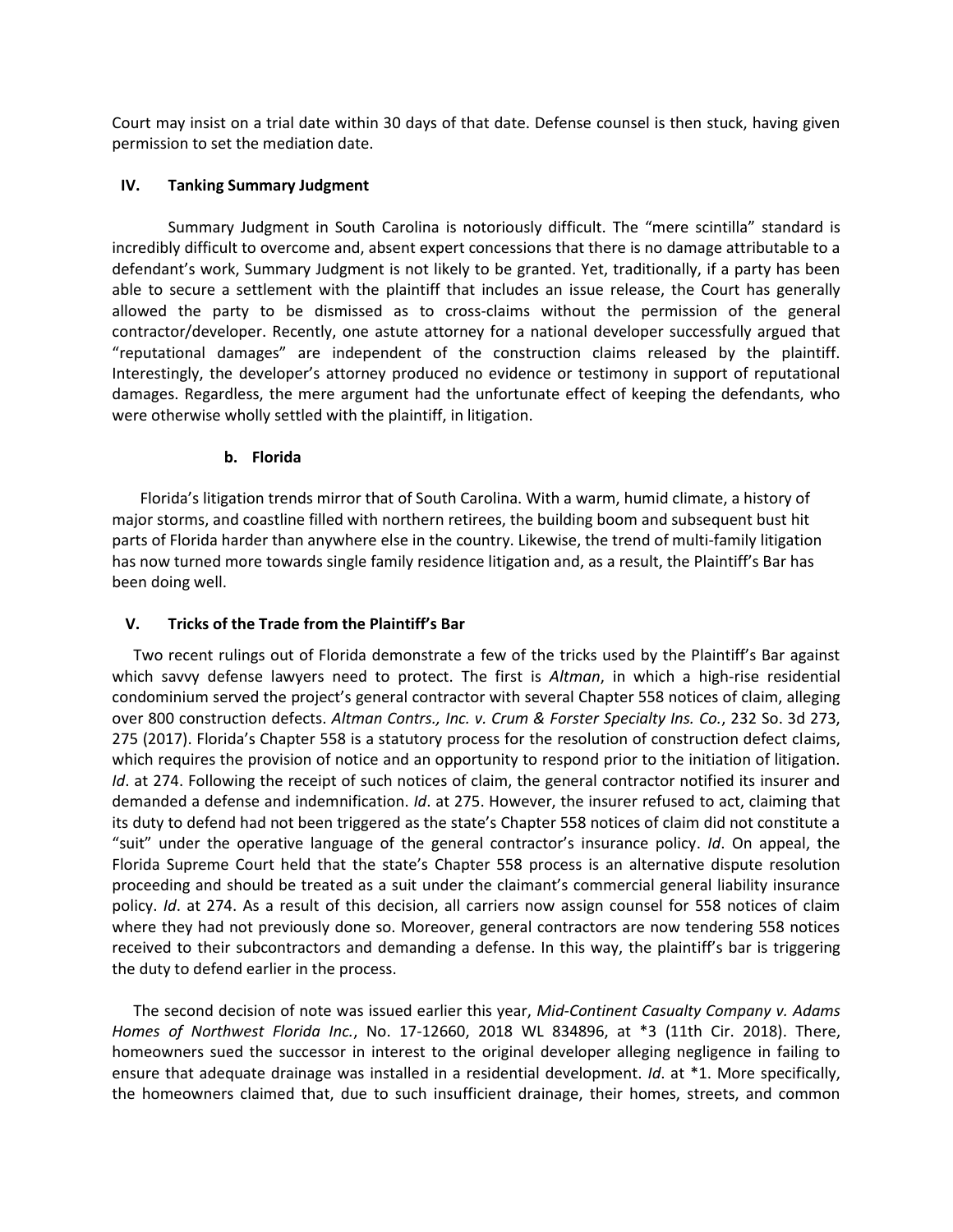areas were now prone to flooding such that the "ordinary use or occupation of their property" was "disturbed" and "physically uncomfortable." *Id*. At the time of the alleged negligent acts, the successor in interest was insured by policies that provided the "right and duty to defend the insured against any 'suit' seeking 'damages because of "bodily injury" or "property damages," with "property damages" defined as "physical injury to tangible property…*or*, [l]oss of use of tangible property that is not physically injured." *Id*. at \*2 (emphasis added). The successor in interest demanded a defense under these policies; however, the insurer denied coverage. *Id*. On appeal, the Eleventh Circuit Court of Appeals held that, where a policy's terms so provide, carriers must cover loss of use damages even if there is no accompanying damage to tangible property. *Id*. at \*3. Given the recent date of this decision, many arguments based on this holding have yet to be made; however, plaintiffs are likely to use this holding to recover lost rents absent physical damage to the related structure.

Finally, on July 1st, a change in Florida law will take effect that will extend the statute of limitations to file a cross-claim, counterclaim or third-party suit. FLA. STAT. § 95.11 (effective July 1, 2018). By such an extension, guileful owners will be precluded from filing their complaints on the eve of the limitations period's expiration, so to inhibit the ability of the general contractors to investigate and bring their own actions against responsible subcontractors. This additional time is a positive development – we all know what it's like to be the last party joined and to be barred from any filings.

### **VI. Addressing Additional Insured Challenges**

Additional insured claims pursued by developer/general contractor parties are the new norm in Florida. The scope of additional insured coverage is key to determining when a duty to defend has been triggered under a policy, established through phrases such as "arising out of" or "caused in whole or in part." On the one hand, the breadth of the former likely means almost any connection will fall within the scope of the coverage. On the other hand, the narrower language of "caused in whole or in part" requires a pleading of vicarious liability. *King Cole Condominium Ass'n, Inc. v. Mid-Continent Casualty Co.*, 21 F. Supp. 3d 1296, 1299 (S.D. Fla. 2014); *North Point Insurance Co. v. KB Home Jacksonville, LLC*, 2017 WL 3669490, at \*4 (M.D. Fla. 2017) (explaining that a "[c]laim brought under the inherently dangerous doctrine is tantamount to a claim for vicarious liability.") Defense attorneys and their carriers should be on the lookout for those claims and work towards resolving such claims quickly, before damages for attorney's fees are incurred.

#### **VII. Hurricanes and the Rise of Single-Family Home Litigation**

Currently trending is single-family home litigation, which is not dissimilar to South Carolina trends. Condo litigation prevalent for the last decade or two is now giving way to single-family home cases, usually arising in mega- or mixed-use housing developments. The single-family home litigation in Florida has become so popular that attorneys who formerly specialized in sinkhole litigation are now proceeding from development to development in an attempt to sign homeowners on to join in these suits, which commonly relate to stucco issues and certainly include all subs. On that note, stucco litigation is a driving force in Florida. In a class all by itself, stucco litigation seems to be the darling of the Plaintiff's construction bar in Florida.

#### **c. North Carolina**

### **VIII. Mixed Used Developments and White Shoe Players**

The latest trend in North Carolina is construction defect cases arising in mixed-use developments, those that are part residential and part commercial, in large urban areas where the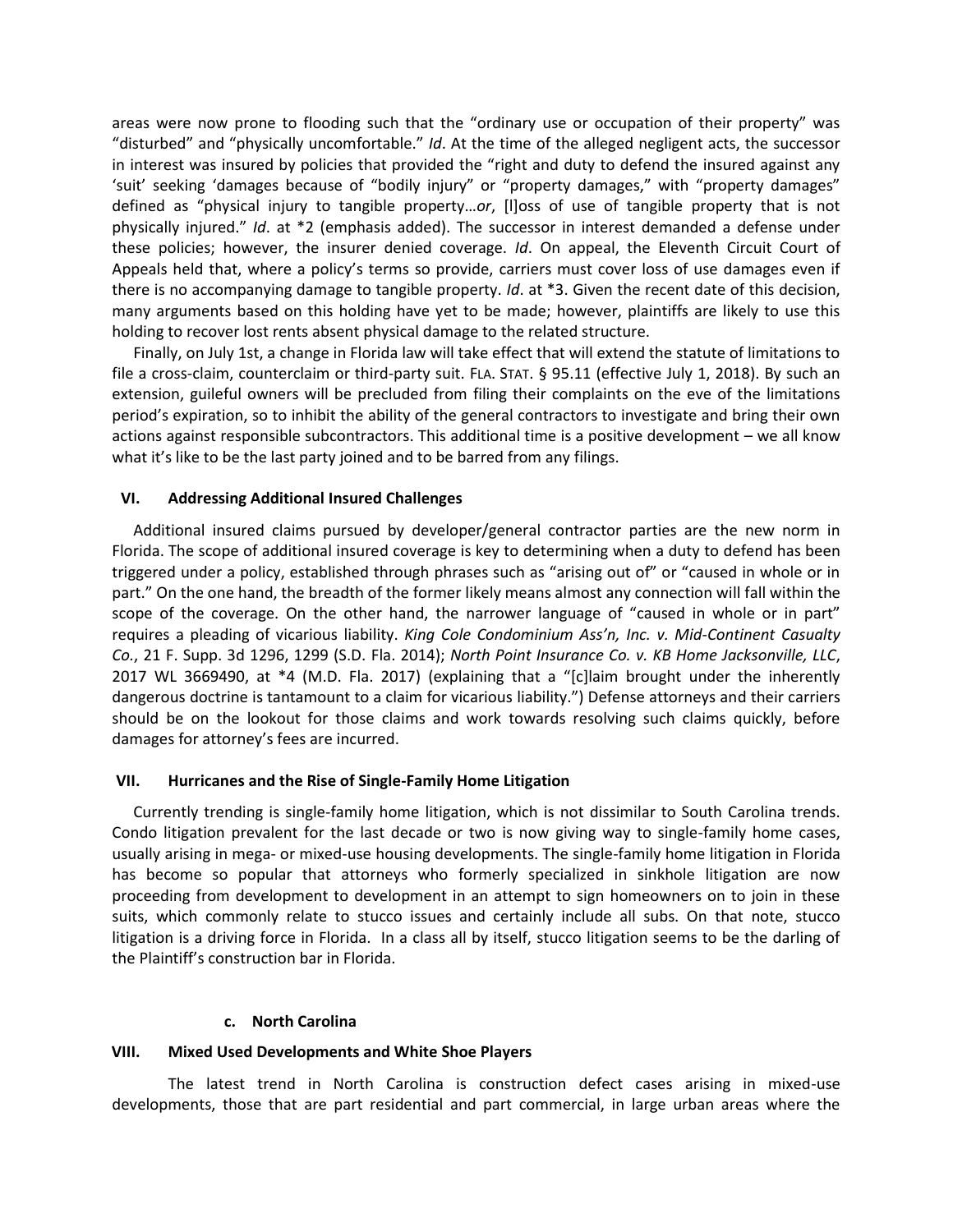owner/developer is well-financed. In such cases, white-shoe firms are typically handling owner-side representation. These suits tend to include all contractors and designers as defendants and are very expensive, indicating that owners are willing to foot huge bills to prosecute claims.

### *Why the Uptick in Additional Insured Claims?*

For a long time, insurance coverage law that was relatively favorable for insurers has made construction defect lawsuits prohibitive from a cost standpoint. While North Carolina law is generous to the insured regarding the defense duty, it is stingy as to actual damages covered. North Carolina courts have recognized that "the insurer's duty to defend the insured is broader than its obligation to pay damages incurred by events covered by a particular policy." *Waste Management of Carolinas, Inc. v. Peerless Ins. Co.*, 315 N.C. 688, 691, 340 S.E.2d 374, 377 (1986); *North Carolina Farm Bureau Mutual Insurance Co., Inc. v. Phillips*, 805 S.E.2d 362, 365 (Ct. App. 2017). "An insurer's duty to defend is ordinarily measured by the facts as alleged in the pleadings; its duty to pay is measured by the facts ultimately determined at trial." *Waste Management of Carolinas*, 315 N.C. at 691, 340 S.E.2d at 377. Due to the ostensible lack of coverage for any award, plaintiffs have been wary about spending too much to litigate these cases. We have seen owners try to mitigate this risk by requiring performance bonds on private projects with more frequency. It is not clear whether this trend is due to lender requirements, or whether owners are simply becoming savvier.

Bad faith claims are not assignable in North Carolina. *Horton v. New South Ins. Co.*, 468 S.E.2d 856, 858 (Ct. App. 1996); *Johnson v. Carolina Casualty Ins. Co.*, No. 98-101-GMS, 1999 WL 33220032, at n. 1 (D. Del. 1999). Consequently, setting up a bad faith case for a contractor against its insurer provides no benefit to a plaintiff. Even if an assignment is valid and not prohibited by a policy's terms, suit is limited to breach of contract claims. Perhaps due to this dynamic, plaintiffs have not been seen rushing to file declaratory judgment actions. However, we have seen a significant uptick in declaratory judgment actions in the context of additional insured claims brought by general contractors and their insurers against the insurers of subcontractors. Broadly interpreting the policy language of "arising out of," North Carolina courts have held that additional insured coverage will be triggered if a causal nexus exists between the work of the named insured and the liability claimed against the purported additional insured. *Pulte Home Corp. v. American Southern Ins. Co.*, 185 N.C. App. 162, 647 S.E.2d 614 (2007). A sufficient "nexus" exists where liability is "a natural and reasonable incident or consequence of those operations." *Id.* Thus, no act or omission by the insured is required to trigger coverage, only a relationship to the operations of the named insured. Debroah J. Bowers, *Risk Transfer – Additional Insured, Insured Contract, Etc*., NORTH CAROLINA ASSOCIATION OF DEFENSE ATTORNEYS, p. 5 (June 18, 2016), http://www.ncada.org/resources/CLE/AM16/Materials/VIII.a.GL%20Risk%20Transfer%20Bowers.pdf.

Given this broad construction, additional insured provisions have evolved to place limitations on the scope of additional insured coverage. *Id.* at p. 4. Such limitations are achieved by incorporating the terms of named insured-additional insured agreements by reference into the additional insured endorsement of the policy. *Id.* Conversely, the phrase, "caused, in whole or in part by," has been interpreted more narrowly, necessitating some act of omission on the part of the primary policyholder to trigger additional insured coverage. *Westfield Ins. Co. v. Nautilus Ins. Co.*, 154 F.Supp.3d 259, 267 (M.D.N.C. 2016).

### **IX. Statute of Repose Exceptions**

Another strategy of clever plaintiffs' attorneys in North Carolina is to bring negligence claims directly against the subcontractors themselves, as opposed to waiting for general contractors to bring subcontractors as third parties. This move is made for both coverage and liability reasons due to the nuances of North Carolina's economic loss rule. Although traditionally proof of privity has not been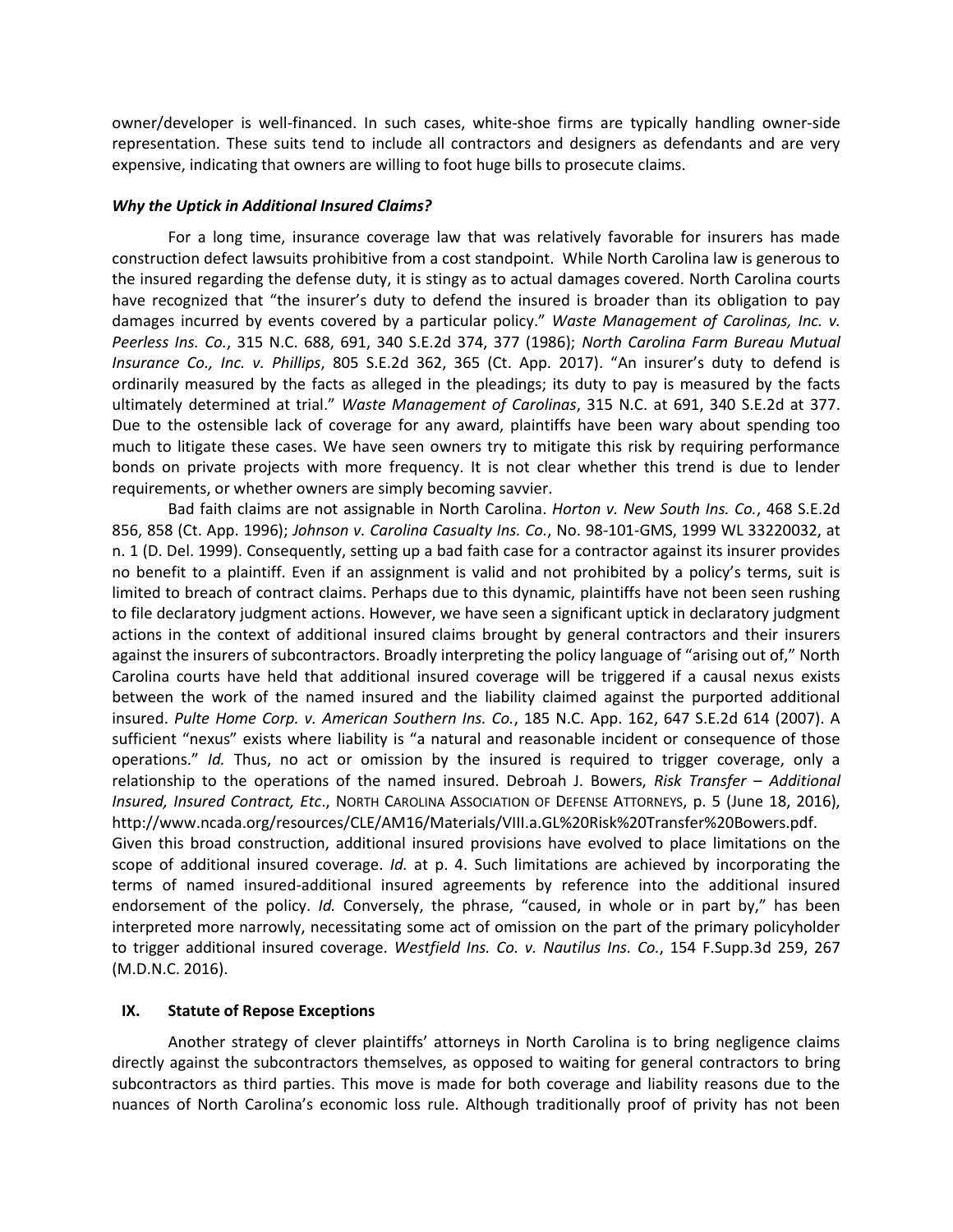required to invoke the economic loss rule, North Carolina courts periodically refuse to apply the rule where no contract between the plaintiff and subcontractor existed. Louis A. Bledsoe, III, *The Economic Loss Rule*, Superior Court Judges Conference, p. 5-6 (Oct. 2016) https://www.sog.unc.edu/sites/www.sog.unc.edu/files/course\_materials/The%20Economic%20Loss%2 0Rule%20%20LBledsoe.PDF; *Buffa v. Cygnature Constr. & Dev., Inc.*, No. COA16-237, 2016 N.C. App. LEXIS 1334, at \*13 (N.C. Ct. App. Dec. 30, 2016) (citing *Lord v. Customized Consulting Speciality, Inc.*, 183 N.C.App. 635, 643, 643 S.E.2d 28, 33 (Ct. App. 2007)).

In recent cases, there are two issues primarily raised under North Carolina's statute of repose: one dealing with claims against developers, where the first-time possession or control exception has been applied; and, the other involving claims against general contractors. The general contractor exception will likely prove more significant as the state's Court of Appeals appears to have created an equitable estoppel exception to the statute of repose bar for general contractors. In the two cases in which this exception has been applied, the court found there to be an issue of fact, thus precluding summary judgment, as to whether a general contractor should be equitably estopped from relying on the statute of limitations/statute of repose where:

- 1. Evidence tended to show that the general contractor placed other building materials over subsurface construction defects before these defects could be observed and the general contractor learned of various defects in the construction without passing information on to the HOA or ensuring that the defects were fixed. *Trillium Ridge Condo. Ass'n, Inc. v. Trillium Links & Vill., LLC*, 236 N.C. App. 478, 497, 764 S.E.2d 203, 217 (Ct. App. 2014).
- 2. Evidence tended to show that the general contractor supervised the installation of windows, the window installation had significant deficiencies, and the general contractor concealed the defective work by placing other building materials over subsurface construction before those defects could be observed. *Buffa v. Cygnature Constr. & Dev., Inc.*, No. COA16-237, 2016 N.C. App. LEXIS 1334, at \*30 (N.C. Ct. App. Dec. 30, 2016).

These decisions are significant because, for the last 30 years or so, the statute of repose in North Carolina has been virtually exception-proof. While the statute provides an exception for "willful/wanton conduct," no Court of Appeals or Supreme Court decision has ever utilized this exception to reverse summary judgment for a contractor, despite egregious facts. Yet today, the Court of Appeals recognizes an exception that is arguably breached by ordinary negligence, which may lead to an increase in the filing of construction defect suits, as well as a wave of significant changes in the availability of the statute of repose as a defense. While this has yet to fully play out, aggressive plaintiff's attorneys will inevitably "crack the nut."

## **Key construction defect defenses in North Carolina include:**

North Carolina's most prevalent statute of limitations section, which includes a discovery provision for the "claimant's property."

## 2. N.C. GEN. STAT. § 1-15 (2017).

North Carolina's statute of limitations provision relating to professional malpractice claims. Battles frequently arise over the way in which this statute interacts with other time limitations statutes.

<sup>1.</sup> N.C. GEN. STAT. § 1-52 (2017).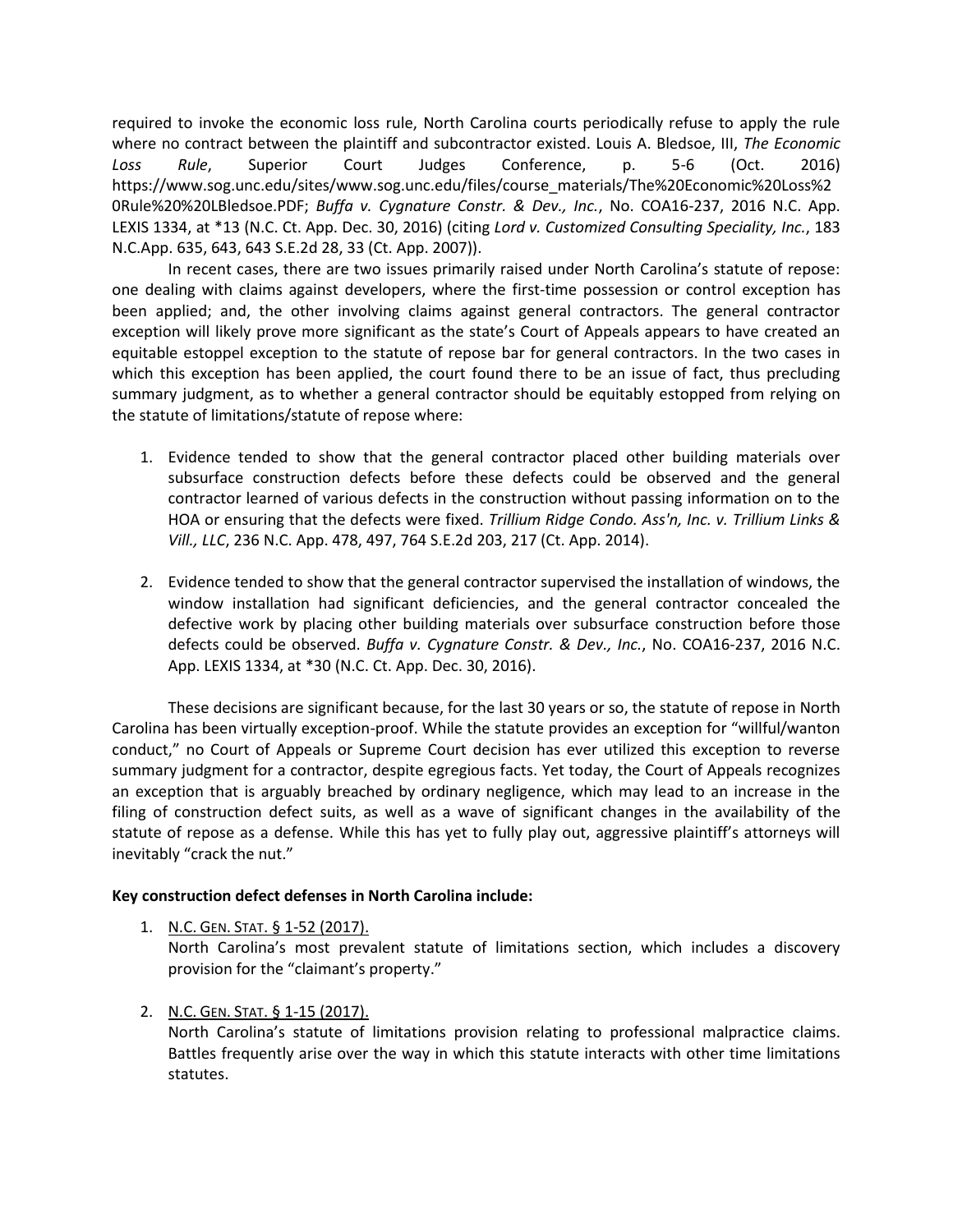# 3. N.C. GEN. STAT. § 1-50 (2017).

North Carolina's statutes of repose for both improvements to real property and product liability. The distinction in materials covered by the provision hinges on whether the provider was merely selling the materials on the open market, or whether the products were intended to be delivered to the project in dispute. It should be noted that hidden within this repose statute is a provision that creates a discovery rule for use within N.C.GEN.STAT 1-52, North Carolina's threeyear statute of limitations. This discovery rule applies to any claimant, not only the property owner. While federal courts have acknowledged this provision, state courts do not appear to have yet addressed the subject.

- 4. Contributory Negligence A common law defense.
- 5. Indemnity

A common law defense. North Carolina does not recognize equitable indemnity. Indemnity must be based on either: (1) negligence; or, (2) an express, not implied, contract.

# 6. N.C. GEN. STAT. § 22B-1 (2017).

North Carolina's anti-indemnification statute, which is applicable to indemnity claims based on negligence. This provision provides that an indemnity clause will not be enforced where it ostensibly seeks to require the indemnitor to indemnify the indemnitee, or its agents or other subcontractors, against their own negligence.

## **X. The Not So Usual Suspects**

## *d. Georgia*

In contrast with South Carolina and Florida, Georgia is not characterized by a large volume of construction defects litigation. Historically, Georgia construction defects litigation has centered on delay claims. Moreover, Georgia's coast is limited to approximately 110 miles of continental land and four developed barrier islands, islands which did not experience much multi-family development during the building boom. As such, Georgia lacks two key factors that have served as drivers of the litigation trains in South Carolina and Florida. Likewise, case law has created a unique setting for construction defects litigation in Georgia. In *Stamschror v. Allstate Ins. Co.*, the Georgia Court of Appeals reiterated that a cause of action for negligent construction accrues upon "substantial completion of the project, not upon discovery of the negligence." 267 Ga. App. 692, 693, 600 S.E.2d 751, 753 (Ct. App. 2004) (citing *Mitchell v. Contractors Specialty Supply*, 247 Ga. App. 628, 629, 544 S.E.2d 533, 534 (Ct. App. 2001) ("[T]his rule applies notwithstanding the fact that the [plaintiffs] may have had no knowledge of any alleged defects until after the substantial completion of the [project]."). Consequently, the statute of limitations may expire even before damages have been sustained. As such a holding relates to the statute of repose, Georgia courts have explained that, even where no discovery rule applies to the statute of limitation, the statute of limitation may coexist with the statute of repose. *Mitchell*, 247 Ga. App. at 630, 544 S.E.2d at 535 (citing *Howard v. McFarland*, 237 Ga. App. 483, 486-87, 515 S.E.2d 629, 632-33 (1999)). Thus, the statute of repose cannot be used by plaintiffs to extend the statute of limitations.